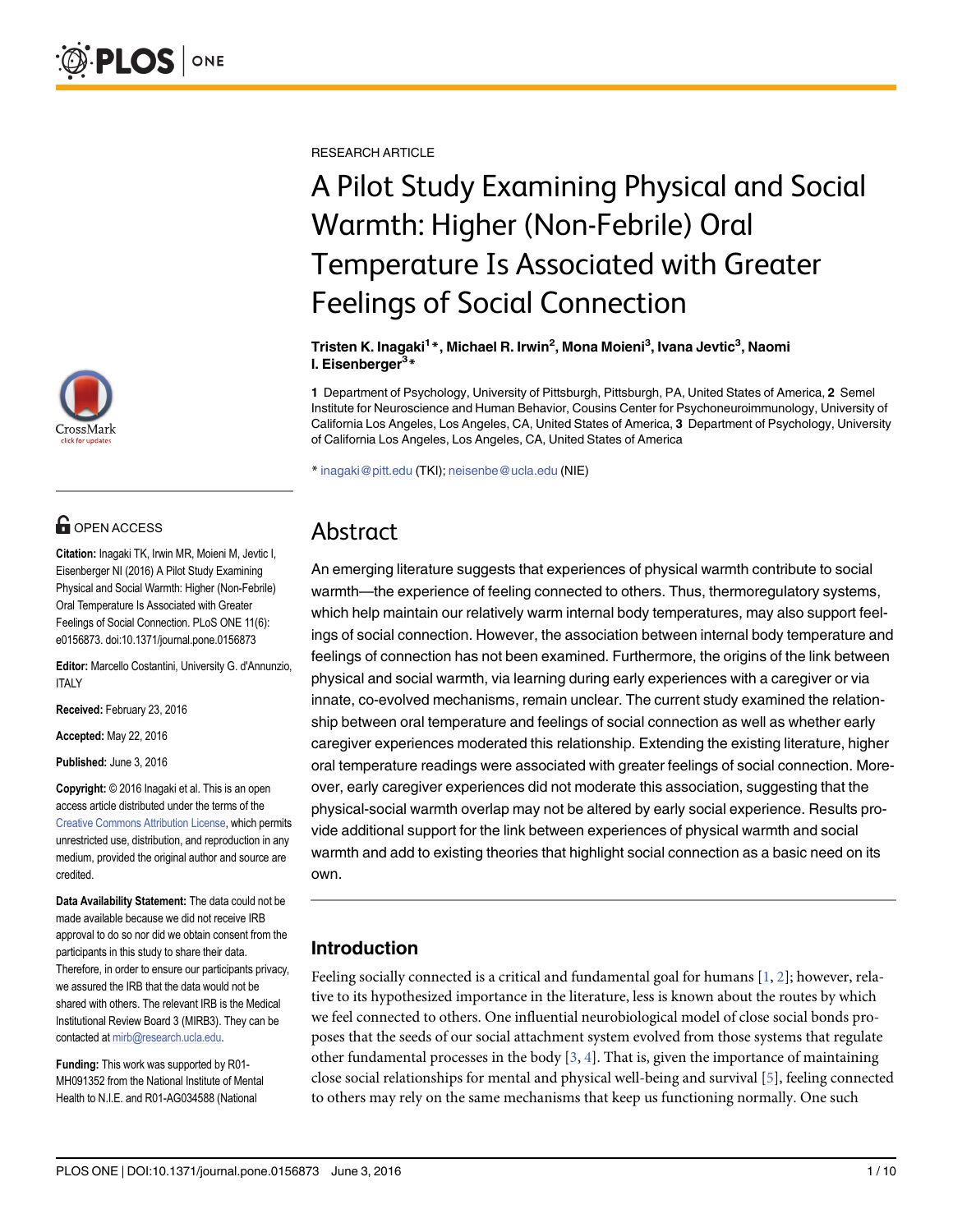

Institute of Aging); R01-AG026364 (National Institute of Aging); R01 CA160245-01 (National Cancer Institute); R01-CA119159 (National Cancer Institute); R01 HL095799 (National Heart, Lung, and Blood Institute); R01 DA032922-01 (National Institute of Drug Abuse); P30-AG028748 (National Institute of Aging) to M.R.I., and the University of California, Los Angeles Cousins Center for

Psychoneuroimmunology. The funders had no role in study design, data collection and analysis, decision to publish, or preparation of the manuscript.

Competing Interests: The authors have declared that no competing interests exist.

system that has received increasing attention for its relevance to social connection and bonding is the thermoregulatory system, the system that allows the body to maintain its core internal temperature. Hence, the mechanisms that support our ability to maintain a relatively warm internal body temperature may also help us gauge our feelings of social connection.

As evidence for the possibility that thermoregulation and social attachment share overlapping systems, work on the caregiver-infant bond in animals suggests that physical warmth can serve as a proxy for the first bond  $[6]$ . For instance, physical warmth (vs. cold or heat) can reduce the distress of being separated from a caregiver [7] and pups deprived of maternal care survive longer if kept at warm (vs. cooler) temperatures [8]. Furthermore, female vervet monkeys with larger social networks were better able to regulate their core body temperatures in colder weather (evidenced by a higher minimum daily core temperature and less variability throughout a 24-hour period; [9]. Though not about the subjective experience of connection within these social bonds, these results suggest a strong link between thermal stimuli and close social bonds.

From the human literature, social bonding and the ensuing 'warm' feelings that stem from connecting with others have recently been linked to physical warmth. Warm stimuli (e.g. hot coffee, therapeutic packs) lead to increases in social or interpersonal warmth–the experience of feeling connected to other people–whereas cold stimuli are linked to disconnection and loneliness [10–15]. Moreover, the link between physical and social warmth is especially strong when warmth and social connection are motivationally relevant or situationally appropriate  $[16-19]$ . For instance, a physically cold condition (vs. a room temperature condition) leads to a greater desire for socially warm experiences compared to generally positive social activities (study  $[1, 1]$ 19]). Furthermore, effects of warmth on more prosocial, affiliative type behavior reverse to antisocial, hostile behavior when heat, rather than warmth are manipulated (e.g.  $[16]$ ). These findings fit with the homeostatic view of warmth and thermoregulation in that warmth is particularly motivationally relevant when one is cold as opposed to hot. Thus, relative warmth that helps maintain 'optimal' levels, rather than warm, cold, or hot stimuli per se are particularly desirable.

As support for the theory that social and physical warmth share biological mechanisms  $[3, 3]$ 4], neural activity in response to a socially warm experience (i.e., reading loving messages from close others) overlaps with some of the same regions that activate to physical warmth (i.e., holding a warm pack; [11]. Opioids, a neurochemical associated with social bonding, also contribute to physical warmth-induced feelings of connection. Thus, blocking endogenous opioid activity with an opioid antagonist (naltrexone vs. a placebo) reduces feelings of connection that come from a physically warm experience [20].

Although no work has directly examined the link between internal body temperature and feelings of social connection, some work is suggestive of such a relationship. For instance, eliciting a socially cold state (being socially excluded vs. included) leads to lower finger temperatures, a peripheral measure of temperature [21]. Moreover, recalling an experience of social exclusion (vs. inclusion) leads to lower estimates of room temperature, an external measure of temperature [15]. Together, these findings suggest that peripheral mechanisms that help maintain and regulate optimal thermal levels may also help regulate optimal feelings of social connection. Still, the relationship between measures of actual body temperature, a close indicator of internal temperature, and social connection has not yet been examined.

In addition, little research has explored the potential origins of the overlap between physical and social warmth. Currently, there are two hypotheses. The first suggests that mechanisms that support close social bonds evolved out of thermoregulatory mechanisms and may therefore be an innate, ingrained process, such that all individuals should have an inherent association between physical and social warmth  $[3, 22]$ . The second hypothesis is that the overlap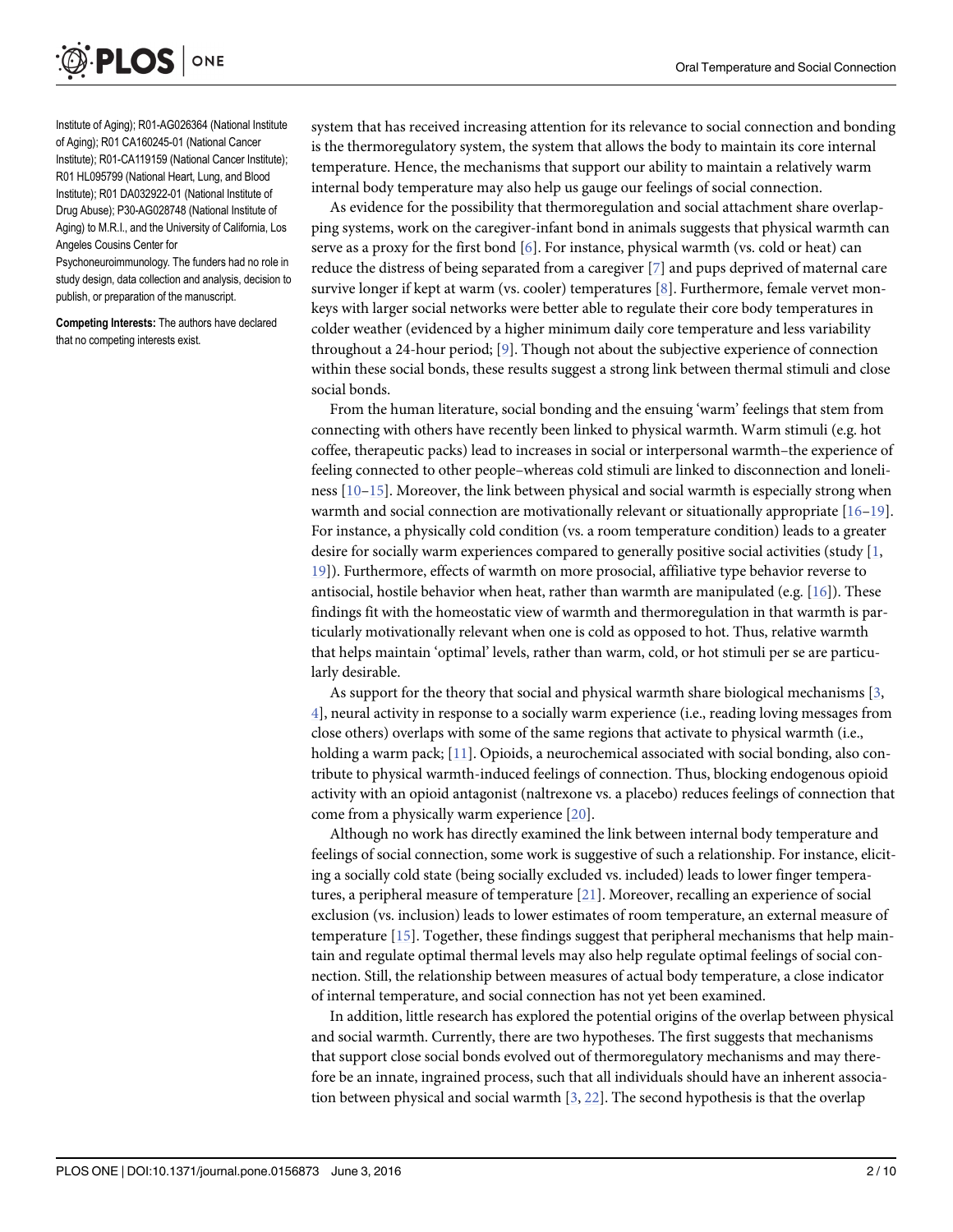between physical warmth and social warmth has been learned associatively over time, particularly during infancy and childhood [22]. From this perspective, to the extent that caregivers provide both care and affection as well as physical warmth (through close physical contact), these experiences may come to be associated with one another. This would then mean that individuals with unresponsive or neglectful caregivers may not learn this same association between physical warmth and social connection. To date, these two hypotheses have not been explored together.

Based on the theorized overlap between the thermoregulatory system and social attachment system, the current study examined the association between internal body temperature and feelings of social connection over a 7-hour controlled laboratory session. Higher internal body temperature (within a non-febrile range) was hypothesized to be associated with greater reported feelings of social connection. Furthermore, we assessed the contribution of perceptions of early social experiences with caregivers to the relationship between internal body temperature and social connection. Should the physical-social warmth overlap be learned early in life, perceptions of early social experience should moderate the relationship between internal body temperature and feelings of social connection, such that those from caring, responsive backgrounds should show a stronger relationship between internal body temperature and feelings of social connection than those with less caring early experiences. However, to the extent that the overlap between physical and social warmth is an innate relationship that has developed over the course of our evolutionary history, early experiences with a caregiver may not moderate this relationship.

## Materials and Methods

#### **Overview**

The following procedures are from a larger double-blind, placebo controlled study on the effects of an inflammatory-challenge on social perception [23]. Details of the full procedures are summarized here, with the measures used for the current study outlined in more detail below. Participants arrived at UCLA's Clinical and Translational Research Center (CTRC), where a study nurse inserted a catheter with a heparin lock into the dominant forearm (right) for hourly blood draws and one into the nondominant forearm (left) for a continuous saline flush and for drug administration. Ninety minutes after arrival to the CTRC, participants were randomly assigned to receive either low-dose endotoxin (0.8 ng/kg of body weight) or placebo (same volume of 0.9% saline), administered as an intravenous bolus. The endotoxin was derived from E. coli (E. coli group O:113: BB-IND 12948 to MRI) and provided by the National Institutes of Health Clinical Center [24]. Vital signs (including oral temperature, see below for more information), blood draws (to assess proinflammatory cytokine levels), and self-report measures were collected at baseline and then approximately every hour after injection for the next six hours. Two hours after injection, participants took part in a neuroimaging session where they completed social and nonsocial tasks (reported separately). Participants were discharged from the CTRC following the last blood draw once participants felt as well as they did when they started. Participants were paid a total of US\$220 for their participation. The following procedures were approved and run in accordance with the UCLA Institutional Review Board guidelines. All participants provided written consent prior to participating.

## Participants and Screening

A total of 115 individuals participated as part of the larger study on responses to an inflammatory challenge. Sample size for this larger study was determined based on prior research looking at the effects of inflammation on social experience and neural responses  $[25]$ . For the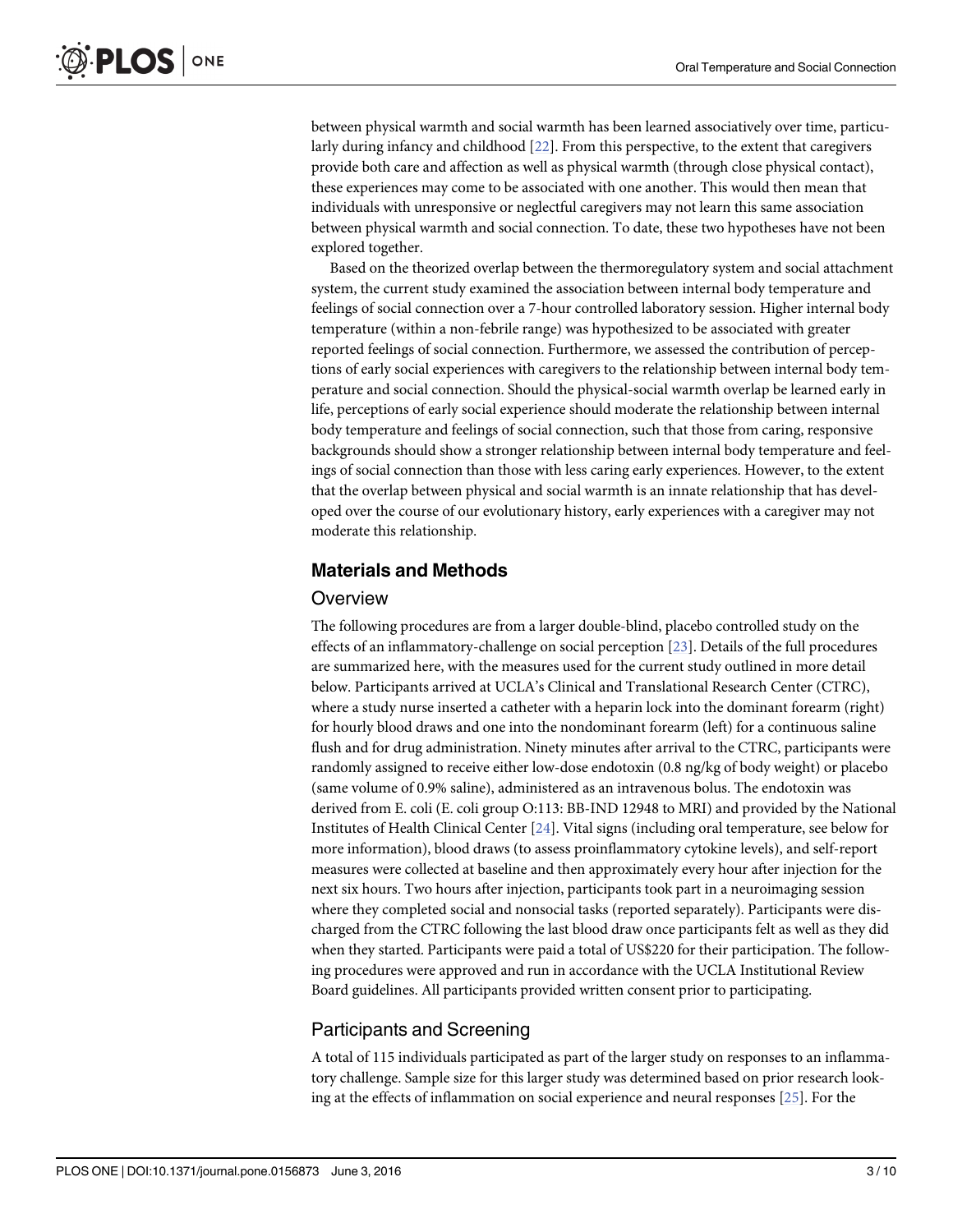current study, we examined the 54 participants who received placebo (31 females,  $M$  age = 23.31, SD = 5.98, 3.7% African American, 27.8% Asian/Pacific Islander, 46.3% White, 14.8% Latino, 7.4% Other) because the inflammatory-challenge is known to induce increases in temperature [25]. Participants were screened for general mental and physical health as part of screening for the larger study. Screening took place using a structured telephone interview followed by an in-person screening session. Relevant to the current protocol, participants were medication and drug-free, free of clinically significant abnormalities on a screening blood test, and had a body mass index (BMI) in the healthy range (*M BMI* = 23.50, *SD* = 2.62, range = 18.92–29.91). Females were also tested for pregnancy via urine pregnancy tests prior to being enrolled.

## Oral Temperature

To obtain a measure of naturally occurring internal body temperature over the course of a day, body temperature was measured orally at baseline (approximate time: 9:00) and then approximately once every hour for the next 6 hours (10:00, 10:40, 12:40, 13:30, 14:30, 15:30) by trained study nurses. Oral temperature was chosen as a measurement method because it is a commonly used, relatively noninvasive measure of body temperature used in clinical settings to estimate internal temperature. Participants were run in a controlled hospital setting (the CTRC). This helped ensure that other external factors known to alter oral temperature readings, such as food, drink, exercise, and environmental temperature, were controlled for during the 7 measurement periods. To obtain a global measure of oral temperature throughout the study session, an average of the 7 time points was created. Mean oral temperature readings over the 7 time points were in the clinically normal range ( $M = 36.72^{\circ}$ C,  $SD = .29$ , range = 36.19–37.56°C,  $\alpha = .86$ ).

## Feelings of Social Connection

Feelings of social connection were also assessed at baseline and then hourly for the next 6 hours using a 12-item scale (previously described in [23]). A social connection scale [25], a loneliness scale [26], and two additional items ("I feel lonely," and "I feel liked;" [27]) made up the 12 items. To report on their feelings of social connection, participants rated the extent to which they were feeling the "following feelings right now" on a 5-point (1-not at all, to 5-very much so) scale. Example items included: "I feel like being around other people," "I feel outgoing and friendly," "I feel connected to others." Responses to the items were averaged to create a measure of feelings of social connection at each time point ( $\alpha$ 's ranged from .74 to .85) and were then averaged across time to create a global assessment of feelings of connection throughout the day.

## Early Social Experiences with Caregivers

Participants completed two commonly used measures of perceptions of early experiences with their caregivers during the baseline time point: the Mother Care subscale of the Parental Bonding Instrument (PBI; [28]) and the Risky Families Questionnaire (RFQ; [29]). The Mother Care subscale of the PBI asks participants to rate how warm and affectionate their mother was during childhood up until the age of 16. Responses to items such as "spoke to me in a warm and friendly voice" and "was affectionate to me" are made using a 4-point scale  $(0 = \text{very }$ unlike; 3 = very like;  $M = 2.31$ ,  $SD = .60$ ,  $\alpha = .84$ ). The RFQ has participants retrospectively report on their family life from ages 5–15 and in particular, how harsh their early family environment was using a 1 (not at all) to 5 (very often) rating scale ( $M = 1.97$ ,  $SD = .80$ ,  $\alpha = .78$ ). Example items include "how often did a parent or other adult in the household swear at you,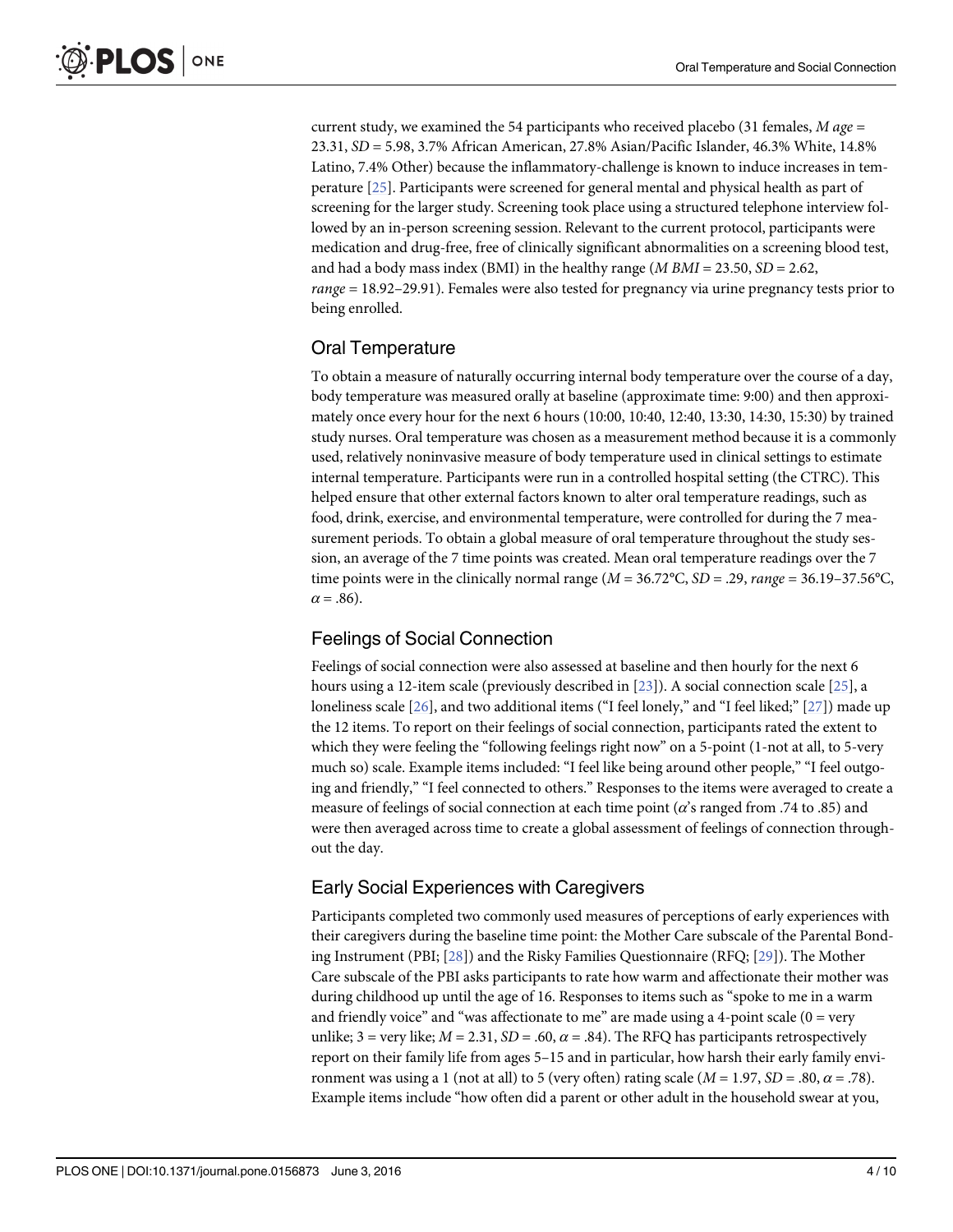insult you, put you down, or act in a way that made you feel threatened," and "how often did a parent or other adult in the household push, grab, shove, or slap you?"

#### Statistical Analyses

The association between oral temperature and feelings of connection was tested first on its own and then controlling for other factors that are known to alter internal body temperature (i.e. sex, ethnicity, and BMI;  $[30-32]$ ). A two stage hierarchical multiple regression was conducted with feelings of connection as the dependent variable. Sex, ethnicity, and BMI were entered at step one, followed by oral temperature. Multiple regression was then used to investigate whether the association between body temperature and feelings of social connection depends on early social experiences. After centering PBI, RFQ, body temperature, and feelings of social connection and creating interaction terms for PBI and temperature and RFQ and temperature [33], the predictors and interaction were entered into a simultaneous regression (each moderator was analyzed separately). Oral temperature was entered as the predictor and feelings of connection were entered as the outcome, however results remain the same regardless of which variable is entered as predictor or outcome. All analyses were run in SPSS.

## Results

In line with the main hypothesis, oral temperature was positively correlated with feelings of social connection ( $r = .35$ ,  $p = .009$ ,  $\underline{Fig 1}$ ). That is, higher oral temperature was associated with greater feelings of social connection averaged over a 7-hour day. The hierarchical multiple regression revealed that sex, ethnicity, and BMI were not significant predictors of oral temperature in this sample and accounted for only 9% of the variance  $(F(3, 50) = 1.63, p = .19,$  Table 1). However, adding feelings of connection to the regression model explained an additional 13.4% of the variance in oral temperature and this  $R^2$  change was significant ( $F(4, 49) = 3.51$ ,  $p = .01$ ). In other words, the association between oral temperature and feelings of connection held after controlling for sex, ethnicity, and BMI, factors known to alter oral temperature [30–32].

To examine whether perceptions of early social experiences might moderate the relationship between oral temperature and feelings of social connection, the interactions between PBI and oral temperature, as well as between RFQ and oral temperature, were assessed using multiple regression. Results indicated that neither the interaction between PBI scores and oral temperature ( $b = .09$ ,  $SE_b = .30$ ,  $\beta = .30$ ,  $p = .77$ ) nor between responses to the RFQ and oral temperature (b = .22,  $SE_b$  = .27,  $\beta$  = .11,  $p$  = .43) were significant, suggesting that the association between oral temperature and feelings of social connection were not moderated by early social experience in this sample.

## **Discussion**

Many have theorized that the human need for social connection and social integration is so great that it is basic to our very survival  $[1, 2, 5, 34]$ . However, how we remain and feel connected to others, and in particular the neurobiological systems that keep us bonded, remain unclear. The current results add to the existing literature on the link between physical warmth and feelings of connection, or 'social warmth,' to show that higher oral temperature, averaged over multiple time points during a 7-hour controlled laboratory session, was associated with greater feelings of social connection. Thus, not only does social experience affect peripheral skin temperature  $[21]$  and perceptions of ambient temperature  $[15]$ , but it relates to internal body temperature as well. This is the first study to show an association between oral temperature and social connection, providing support for the theory that basic thermoregulatory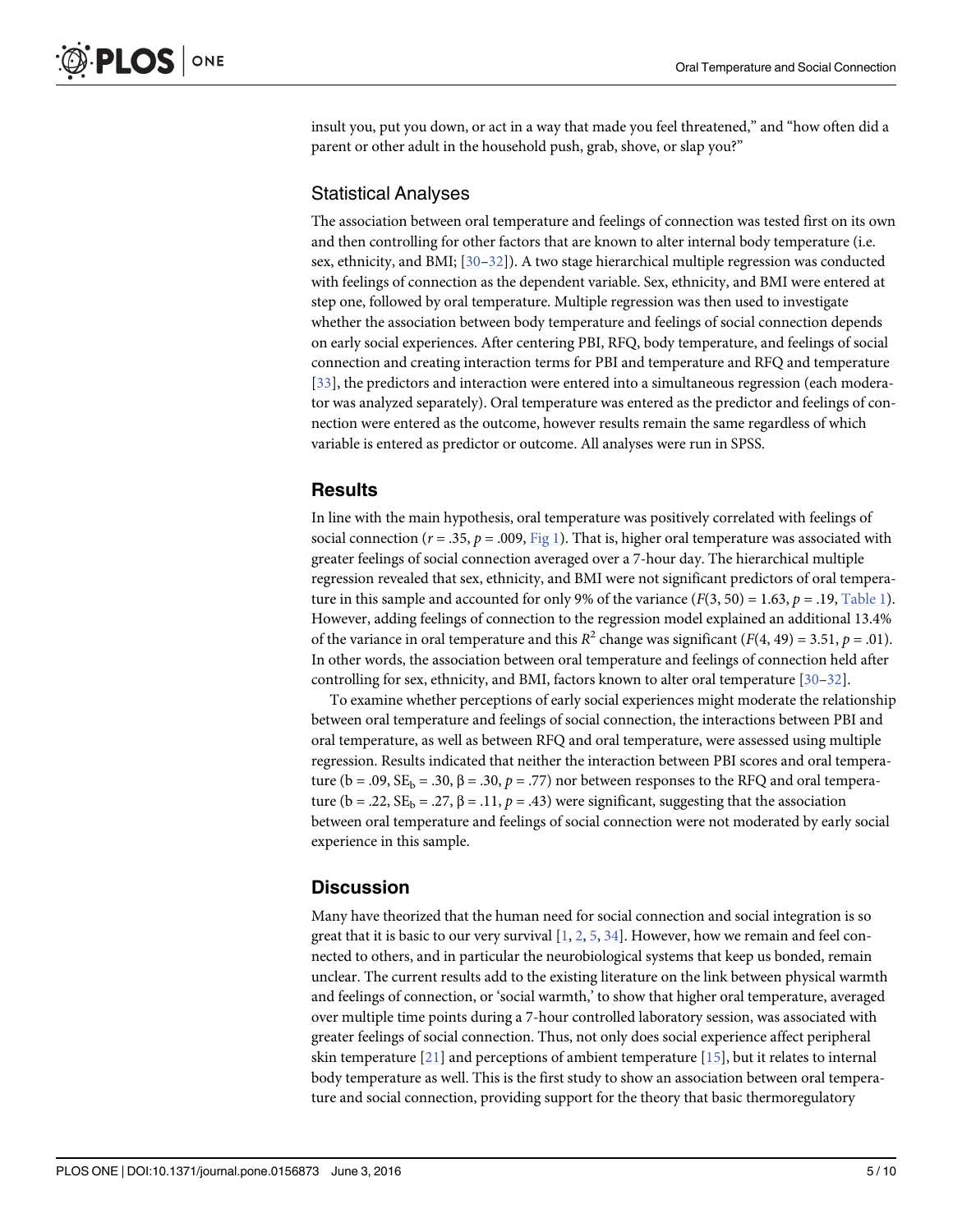



Fig 1. Association between oral temperature and feelings of social connection. Oral temperature was positively correlated with feelings of social connection such that higher temperatures (in the non-febrile range) were associated with greater reports of social connection over a 7-hr study session.

doi:10.1371/journal.pone.0156873.g001

| Variable         | β       | t       | R   | $R^2$ | $\Delta R^2$ |
|------------------|---------|---------|-----|-------|--------------|
| Step 1           |         |         | .30 | .09   | .09          |
| Sex              | .12     | 1.05    |     |       |              |
| Ethnicity        | $-10$   | $-1.94$ |     |       |              |
| <b>BMI</b>       | .02     | .94     |     |       |              |
| Step 2           |         |         | .47 | .22   | .13          |
| Sex              | .08     | .78     |     |       |              |
| Ethnicity        | $-0.09$ | $-1.95$ |     |       |              |
| <b>BMI</b>       | .03     | 1.57    |     |       |              |
| Oral Temperature | .52     | $2.90*$ |     |       |              |
| Note.            |         |         |     |       |              |
| $*_{p}$ < .01    |         |         |     |       |              |

#### Table 1. Summary of Hierarchical Regression Analysis for Variables Predicting Oral Temperature.

doi:10.1371/journal.pone.0156873.t001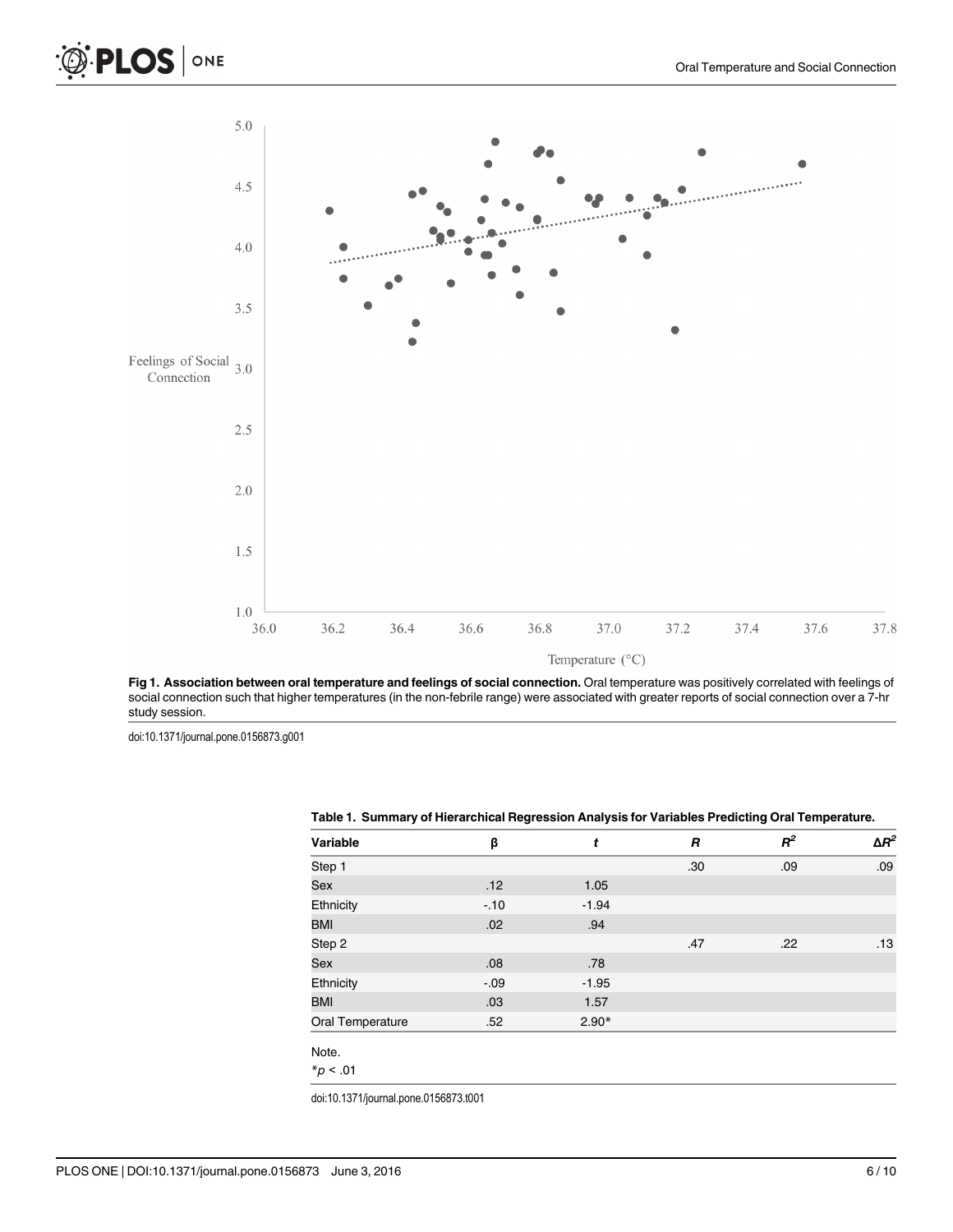systems contribute to perceptions of social, affiliative feelings [3] and adds to an existing literature on warmth and individual differences in personality [35–37].

Although it is difficult to interpret null effects, the results of this study suggest that the relationship between physical and social warmth may be more deeply ingrained and not simply learned through early life experiences. Hence, measures of early experiences with caregivers did not moderate the association between oral temperature and feelings of social connection. Instead, perceptions of early social experiences did not appear to affect the relationship between oral temperature and feelings of social connection later in life, which may indicate that the physical-social warmth overlap is more innate.

However, one limitation regarding the current results is that the measures of early life experience used in the current study asked participants to retrospectively report on childhood social experiences with their caregivers and so perceptions of early experiences are constrained to what the participants could remember. That is, the current measures are not a direct measure of early social experience. Furthermore, the interpretation that the overlap between physical and social warmth is an evolved, innate process is based on null moderating effects. Future work would benefit from measures of direct observations of socially warm experiences early in life (e.g. observer ratings of hugging during child-caregiver interactions) to clarify the role of learning on the association between physical and social warmth later in life before any firm conclusions can be made. In addition, it will be important for future work to examine the physical-social warmth overlap in populations with more extreme early life adversity, where experiences of physical and social warmth may not have co-occurred, as a stronger test of the potential innate origin of the physical-social warmth overlap.

Other studies have shown that warmth manipulations alter social perceptions and behavior depending on self-reported attachment style [38, 39]. Specifically, the link between physical and social warmth was significant only for those with secure attachment styles. Though seemingly inconsistent with the current results, there are a number of important differences between the current study and these previous studies. First, the current study assessed early experiences by asking specifically about caregiving relationships during early life (e.g. from the RFQ: "How often did a parent or other adult in the household make you feel that you were loved, supported, and cared for?"; from the PBI: "Spoke to me in a warm and friendly voice," "Was affectionate to me"). On the other hand, the previous studies focus on attachment styles toward friends (by asking 5-year-old children items such as "Do you find it easy to become good friends with other children?", "Do you feel at ease without having good friends?" [39] or toward romantic partners ("I get uncomfortable when a romantic partner wants to be very close," "I often worry that my partner will not want to stay with me." [38]. While questionnaires about attachment styles with friends and romantic partners are conceptually related to the effect of early social experiences on the physical-social warmth overlap, they are less directly relevant to the hypothesis that early caregiving relationships contribute to the learned association between physical and social warmth. In addition, the main dependent variables among the three studies are different. The current study assessed subjective feelings of connection toward others whereas the other studies assessed prosocial behavior [39] and perceived proximity to warm stimuli (study  $[1, 38]$ ). It is possible that these differences contributed to the different findings being reported here, namely that previous work has found a moderating role for attachment style whereas the current results report no moderating effect of early life experience.

Although the participants in this study were from a young, healthy population, these results have implications for those with clinical disorders, such as those suffering from major depression. Indeed, depression is characterized by dysfunctions in thermoregulatory cooling (see [40] for review) and also with feelings of isolation and lower feelings of social connection  $[25, 41]$ . One study conducted in depressed patients has even shown that changes to mean core body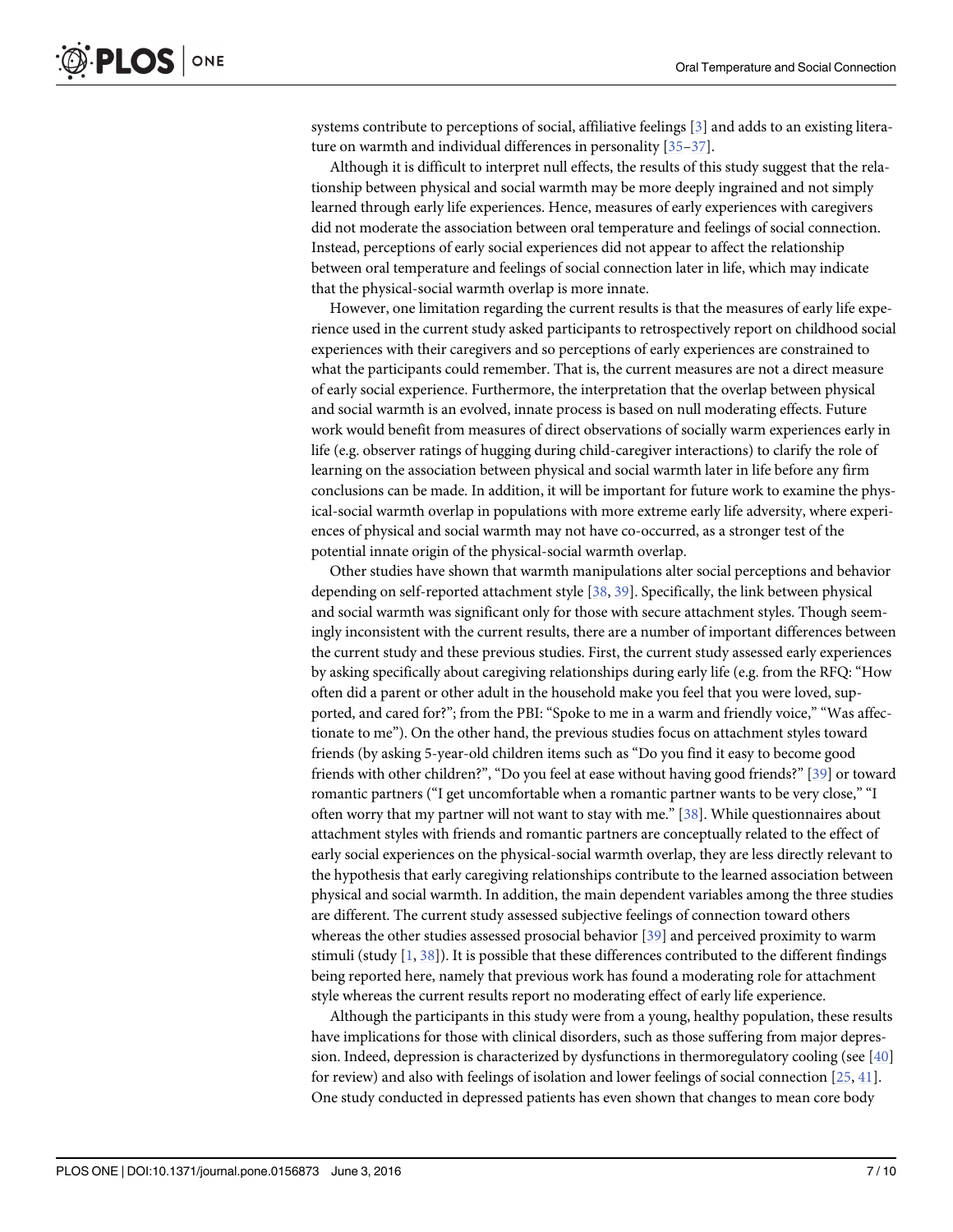temperature after an acute session of whole-body hyperthermia (in an effort to bring core body temperature back to an optimally warm range) can also help reduce depression levels [42]. Although social feelings were not examined in this study on depressed patients, the current results suggest that treatment for depression via thermoregulatory mechanisms may also affect feelings of social connection, which may contribute to the benefits of thermal therapy. Future work should measure changes in feelings of connection before and after thermal therapy to directly examine this possibility.

The current results also add to an accumulating set of findings that assess measures of actual temperature and social warmth. Skin temperature, a peripheral measure of warmth [21], perceptions of room temperature, an external measure of warmth [15], and now oral temperature, an internal measure of warmth, have now been associated with social processes. Although the complex relationship between peripheral and central measures of temperature is beyond the scope of the current findings, future work may benefit from directly investigating core temperature (e.g. via rectal methods, the most accurate method to assess core temperature  $[43]$ ) and peripheral measures during social experiences to better understand the association between core and peripheral measures.

In conclusion, greater feelings of social connection in the current study were associated with higher oral temperature readings providing additional evidence for the overlap between experiences of physical and social warmth. Furthermore, the link between one of the body's fundamental homeostatic systems (thermoregulation) and feelings of social connection adds to existing theories that highlight social connection as a basic need on its own.

## Acknowledgments

With appreciation, the authors thank the UCLA Clinical and Translational Science Institute (CTSI: UL1TR000124) for their assistance running the study and the participants who volunteered their time.

## Author Contributions

Conceived and designed the experiments: TKI MRI NIE. Performed the experiments: MM IJ. Analyzed the data: TKI. Wrote the paper: TKI NIE.

#### References

- 1. Baumeister RF, Leary MR. The need to belong: Desire for interpersonal attachments as a fundamental human motivation. Psych Bull. 1995; 117: 497–529.
- 2. Deci EL, Ryan RM. The "what" and "why" of goal pursuits: human needs and the self-determination of behavior. Psychol Inq. 2000; 11: 227–268.
- 3. Panksepp J. Affective neuroscience. New York, NY: Oxford University Press; 1998.
- 4. Panksepp J, Nelson E, Bekkedal M. Brain systems for the mediation of social separation-distress and social-reward: Evolutionary antecedents and neuropeptide intermediaries. Ann N Y Acad Sci. 1997; 807: 78–100. PMID: 9071345
- 5. Bowlby J. A secure base: Parent-child attachment and healthy human development. New York, NY: Basic Books; 1988.
- 6. Harlow HF. The nature of love. Amer Psychol. 1958; 13: 673–685.
- 7. Blumberg MS, Efimova IV, Alberts JR. Ultrasonic vocalizations by rat pups: The primary importance of ambient temperature and the thermal significance of contact comfort. Dev Psychobiol. 1992; 25: 229– 250. PMID: 1624055
- 8. Stone EA, Bonnet KA, Hofer MA. Survival and development of maternally deprived rats: Role of body temperature. Psychosom Med. 1976; 38: 242-249. PMID: 940904
- 9. McFarland R, Fuller A, Hetem RS, Mitchell D, Maloney SK, Henzi SP, Barrett L. Social integration confers thermal benefits in a gregarious primate. J Anim Ecol. 2015; 84:871–878. doi: 10.1111/1365-2656. 12329 PMID: 25581128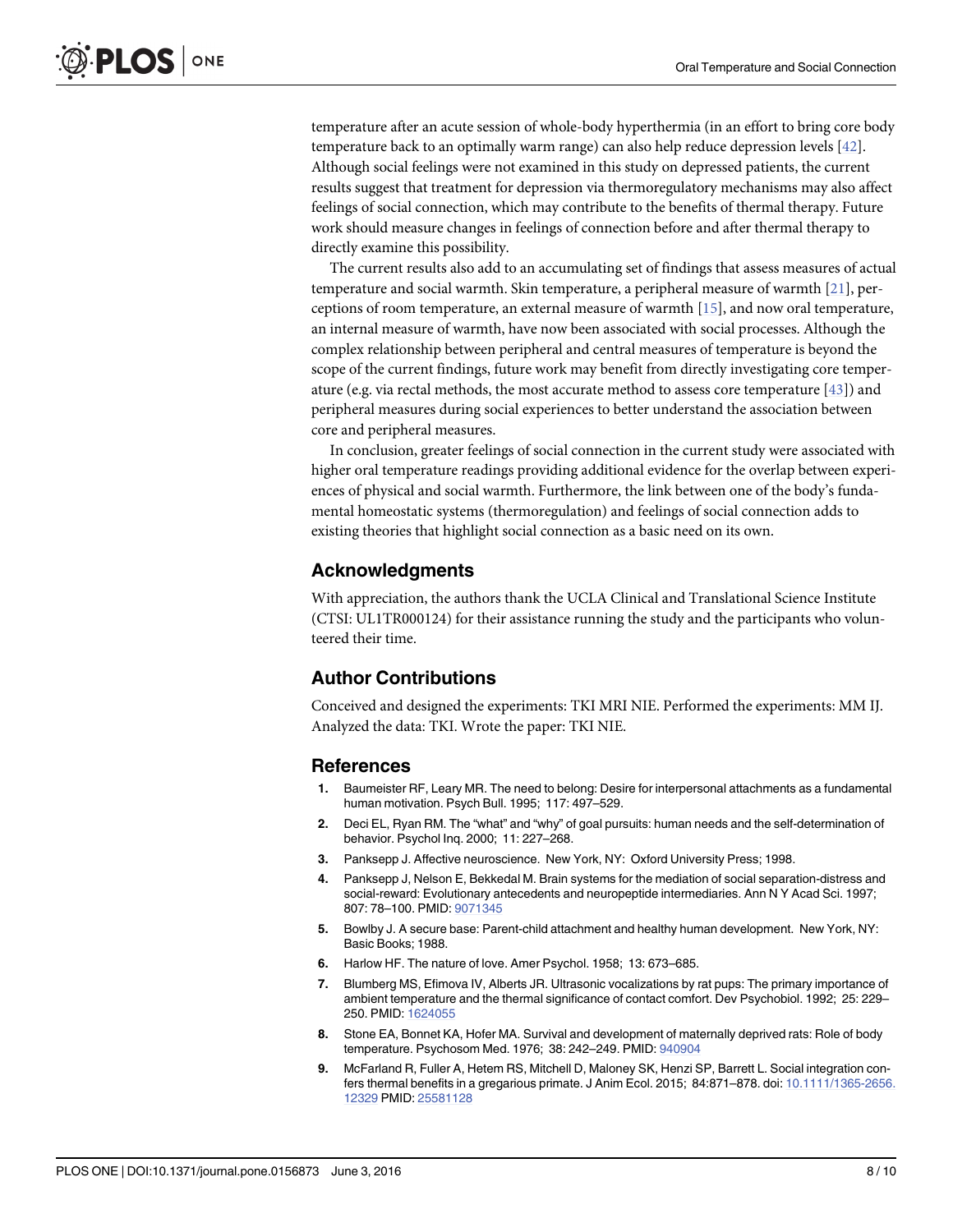- 10. Bargh JA, Shalev I. The substitutability of physical and social warmth in daily life. Emotion. 2012; 12: 154–162. doi: 10.1037/a0023527 PMID: 21604871
- 11. Inagaki TK, Eisenberger NI. Shared neural mechanisms underlying "social warmth" and physical warmth. Psychol Sci. 2013; 24: 2272–2280. doi: 10.1177/0956797613492773 PMID: 24048423
- 12. IJzerman H, Semin GR. The thermometer of social relations: Mapping social proximity on temperature. Psychol Sci. 2009; 20: 1214–1220. doi: 10.1111/j.1467-9280.2009.02434.x PMID: 19732385
- 13. IJzerman H, Semin GR. Temperature perceptions as a ground for social proximity. J Exp Soc Psychol. 2010; 46: 867–873. doi: 10.1016/j.jesp.2010.07.015
- 14. Williams LE, Bargh JA. Experiencing physical warmth promotes interpersonal warmth. Science. 2008; 322: 606–607. doi: 10.1126/science PMID: 18948544
- 15. Zhong CB, Leonardelli GJ. Cold and lonely: does social exclusion literally feel cold? Psychol Sci. 2008; 19: 838–842. doi: 10.1111/j.1467-9280.2008.02165.x PMID: 18947346
- 16. Fay AJ, Maner JK. When does heat promote hostility? Person by situation interactions shape the psychological effects of haptic sensations. J Exp Soc Psychol. 2014; 50:210-216. doi: 10.1016/j.jesp. 2013.10.006
- 17. Fay AJ, Maner JK. Embodied effects are moderated by situational cues: warmth, threat, and the desire for affiliation. Br J Soc Psychol. 2015; 54:291–305. doi: 10.1111/bjso.12088 PMID: 25302629
- 18. Wei W, Ma J, Wang L. The 'warm' side of coldness: cold promotes interpersonal warmth in negative contexts. Br J Soc Psychol. 2015; 54:712–727. doi: 10.1111/bjso.12108 PMID: 25851248
- 19. Zhang Y, Risen JL. Embodied motivation: using a goal system framework to understand the preference for social and physical warmth. J Pers Soc Psychol. 2014; 107:965–77. doi: 10.1037/a0038153 PMID: 25437131
- 20. Inagaki TK, Irwin MR, Eisenberger NI. Blocking opioids attenuates physical warmth-induced feelings of social connection. Emotion. 2015; 15: 494–500. doi: 10.1037/emo0000088 PMID: 26098729
- 21. IJzerman H, Gallucci M, Pouw WT, Weiβgerber SC, Van Doesum NJ, Williams KD. Cold-blooded loneliness: social exclusion leads to lower skin temperatures. Acta Psychol. 2012; 140, 283–8. doi: 10. 1016/j.actpsy.2012.05.002
- 22. Williams LE, Huang JY, Bargh JA. The scaffolded mind: Higher mental processes are grounded in early experience of the physical world. Eur J Soc Psychol. 2009; 39: 1257–1267. PMID: 20046813
- 23. Moieni M, Irwin MR, Jevtic I, Olmstead R, Breen EC, Eisenberger NI. Sex differences in depressive and socioemotional responses to an inflammatory challenge: implications for sex differences in depression. Neuropsychopharmacology. 2015; 40: 1709–16. doi: 10.1038/npp.2015.17 PMID: 25598426
- 24. Suffredini AF, Fantuzzi G, Badolato R, Oppenheim JJ, O'Grady NP. New insights into the biology of the acute phase response. J Clin Immunol. 1999; 19: 203–214. PMID: 10471974
- 25. Eisenberger NI, Inagaki TK, Mashal N, Irwin MR. Inflammation and social experience: an inflammatory challenge induces feelings of social disconnection in addition to depressed mood. Brain Behav Immun. 2010; 24: 558–563. doi: 10.1016/j.bbi.2009.12.009 PMID: 20043983
- 26. Joiner TE, Lewinsohn PM, Seeley JR. The core of loneliness: Lack of pleasurable engagement–more so than painful disconnection—predicts social impairment, depression onset, and recovery from depressive disorders among adolescents. J Pers Assess. 2002; 79: 472–491. PMID: 12511016
- 27. Russell DW. UCLA Loneliness Scale (Version 3): reliability, validity, and factor structure. J Pers Assess. 1996; 66: 20–40. PMID: 8576833
- 28. Parker G, Tupling H, Brown LB. A parental bonding instrument. Br J Med Psychol. 1979; 52: 1–10.
- 29. Taylor SE, Lerner JS, Sage RM, Lehman BJ, Seeman TE. Early environment, emotions, responses to stress, and health. J Pers. 2004; 72: 1365–1393. doi: 10.1111/j.1467-6494.2004.00300.x PMID: 15509286
- 30. Adzika Nsatimba PA, Pathak K, Soares MJ. Ethnic differences in resting metabolic rate, respiratory quotient and body temperature: a comparison of Africans and European Australians. Eur J Nutr. 2015. doi: 10.1007/s00394-015-1000-4
- 31. Eriksson H, Svardsudd K, Larsson B, Welin L, Ohlson LO, Wilhelmsen L. Body temperature in general population samples. The study of men born in 1913 and 1923. Acta Med Scan, 1985; 217:347–52.
- 32. Kim H, Richardson C, Roberts J, Gren J, Lyon JL. Cold hands, warm heart. Lancet. 1998; 351:1492. doi: 10.1016/S0140-6736(05)78875-9 PMID: 9605814
- 33. Aiken LS, West SG. Multiple regression: testing and interpreting interactions. Newbury Park: Sage; 1991.
- 34. Durkheim E. Suicide (J.A. Spaudling & G. Simpson, Trans). New York: Free Press; 1951/Original work published in 1897)